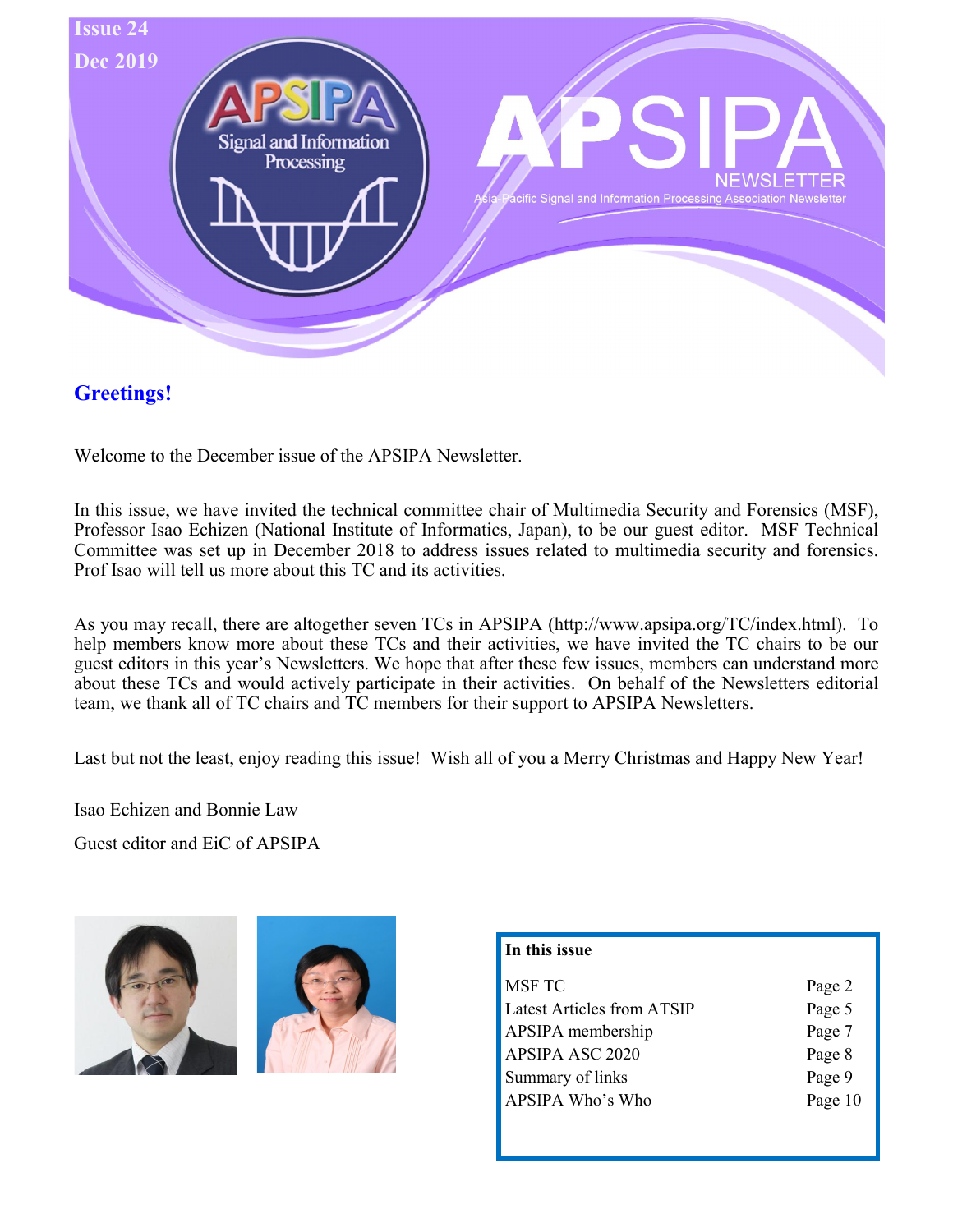# Multimedia Security and Forensics (MSF)

# Technical Committee (TC)

## Prof. Isao Echizen

National Institute of Informatics (NII), Japan http://research.nii.ac.jp/~iechizen/official/index-e.html



## Introduction of MSF TC Members

The growing presence of high-performance cameras and microphones throughout the everyday environment has enabled the remote acquisition of personal identity information such as the face, speech, and gait and even fingerprints and iris that can be easily shared in cyberspace. This capability poses a threat in that it provides other means of "spoofing" biometric authentication systems and even humans in order to commit fraud. One of our Technical Committee's effort is dealing with this threat.

The Multimedia Security and Forensics (MSF) Technical Committee (TC) has been operating since December 2018 as one of the technical committees of the Asia-Pacific Signal Processing Association (APSIPA). The purpose of the TC is to promote the advancement of research on multimedia security and forensics and the exchange of information in the Asia-Pacific region. The fields of interest are as follows.

- Anonymization and Multimedia Privacy
- Applied Cryptography
- Attacks and Countermeasures
- **Biometrics**
- Cybersecurity
- Media Clones
- **Multimedia Forensics**
- Multimedia Content Hash
- Multimedia Systems Security
- **Surveillance**
- Watermarking and Data Hiding

The MSF TC has over 20 members from China, Japan, UK, USA, Singapore, Malaysia, Taiwan, Australia, and India, as listed below. I would like to thank the members for their valuable contributions as well as the other technical committees for their support.

Chair: Isao Echizen, National Institute of Informatics (Japan) Vice-Chair: Xiangui Kang, Sun Yat-sen University (China) Secretary: Minoru Kuribayashi, Okayama University (Japan)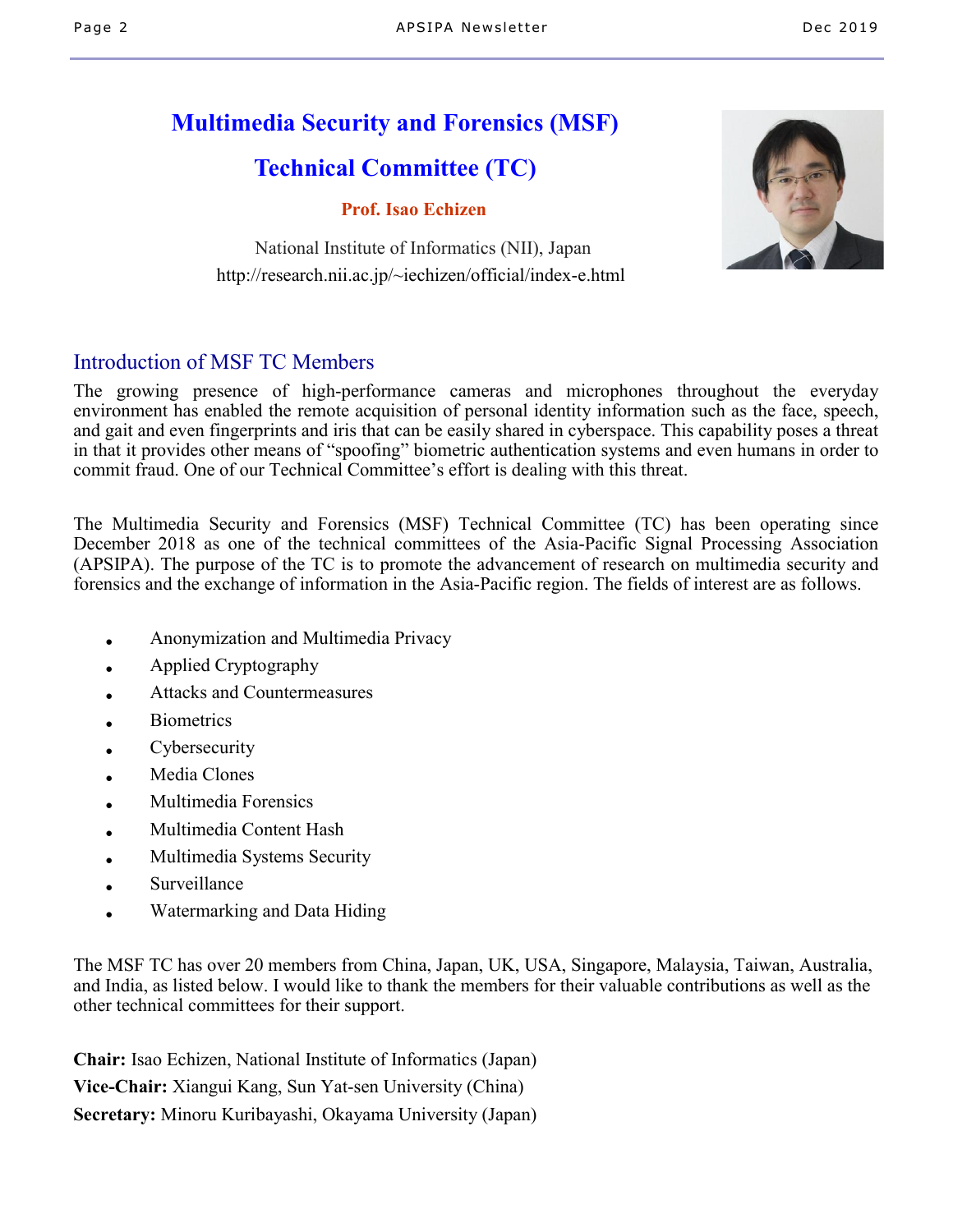### Members:

Charith Abhayaratne, University of Sheffield (UK) Zhongmin Cai, Xi'an Jiaotong University (China) Ee-Chien Chang, National University of Singapore (Singapore) Law Ngai Fong, Hong Kong Polytechnic University (China) Anthony T.S. Ho, University of Surrey (UK) Hsiang-Cheh Huang, National University of Kaohsiung (Taiwan) Jiwu Huang, Shenzhen University (China) Koichi Ito, Tohoku University (Japan) Hitoshi Kiya, Tokyo Metropolitan University (Japan) Yuhong Liu, Santa Clara University (USA) Tetsushi Ohki, Shizuoka University (Japan) Yanzhen Ren, Wuhan University (China) Mehul S. Raval, Pandit Deendayal Petroleum University (India) Aruna Seneviratne, University of New South Wales (Australia) Wong Kok Sheik, Monash University (Malaysia) Yuji Suga, Internet Initiative Japan (Japan) Tanfeng Sun, Shanghai Jiao Tong University (China) Shilin Wang, Shanghai Jiao Tong University (China) Shijun Xiang, Jinan University (China) Junichi Yamagishi, National Institute of Informatics (Japan) Zhiyi Yu, Sun Yat-sen University (China) Jiantao Zhou, University of Macau (China)

## Advisory board:

Alex C. Kot, Nanyang Technology University (Singapore) C.-C. Jay Kuo, University of Southern California (USA) Yun Q. Shi, New Jersey Institute of Technology (USA) Min Wu, University of Maryland (USA)

You can find more information about the MSF TC at http://www.apsipa.org/TC/MSF.html.

# Organizing Special Sessions for APSIPA ASC 2019

For APSIPA ASC 2019, we had five special sessions with 31contributed papers, the second largest number of accepted papers for a TC thanks to the diligent efforts by its members. Among the five sessions, four (described below) were organized by the members of MSF TC. I would like to thank the organizers for their efforts to organize these special sessions.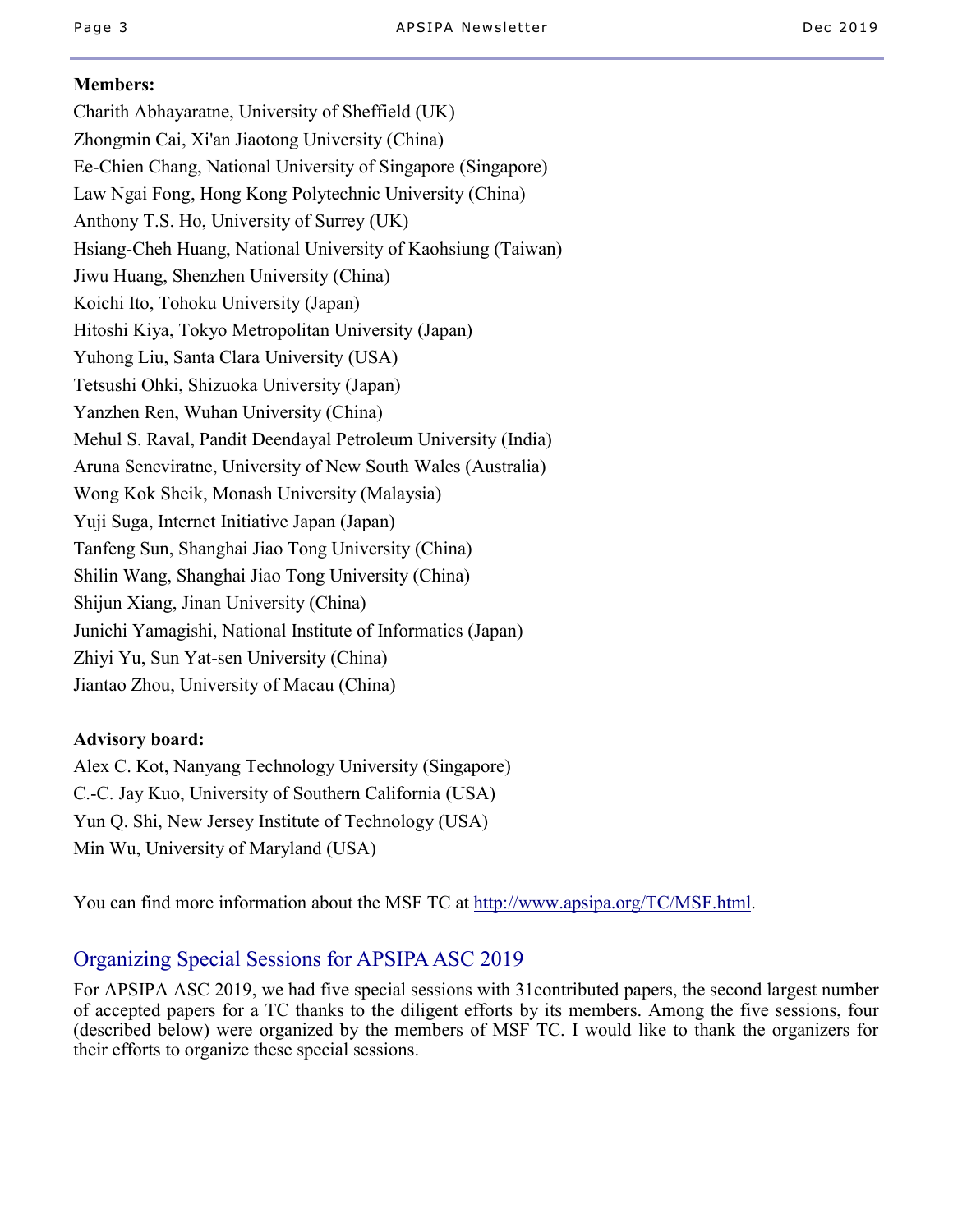# Signal Processing for Big Data and Its Security (Yuhong Liu)

In recent years, big data has attracted increasing attention in both academia and industry. With the rapid development of ubiquitous computing, big data are being generated in every aspect of our digital life. For example, various sensing data collected by Internet-of-Things sensors, multimedia and social media data generated and shared by human users, and computer network traffic data have become essential sources of today's big data. While the emerging new systems and algorithms have significantly improved our capabilities to handle big data more effectively and efficiently, it also raises new security challenges. There is an urgent need to develop state-of-the-art techniques that not only ensure the effectiveness and efficiency of handling big data but also protect emerging systems and networks against malicious attacks and misbehaviors. This special session mainly focused on leveraging signal processing and security technologies (e.g., machine learning, deep learning, and blockchain) to address the above challenges and ensure the security of big data related systems and networks.

## ● Recent Advances in Biometric Security (Kouichi Ito, Tetsushi Ohki)

Biometrics uses biological or behavioral characteristics to authenticate a person and has attracted much attention as a new authentication approach against traditional ones such as using a key or password. Biometric technologies provide better security and greater convenience than traditional authentication technologies. This special session focused on recent advances in biometric technologies. The areas involved included general biometrics such as face recognition and iris recognition, security such as template protection, etc.

Recent Advances in Fingerprinting and Data Hiding (Minoru Kuribayashi, David Megias Jiménez)

This special session combined advanced research themes in fingerprinting as well as fundamental techniques and algorithms including data hiding schemes. It provided an international forum for researchers and academicians to present their latest results in the fields of fundamental tools and applications for multimedia security (fingerprinting, traitor tracing, authentication, cryptography, digital signature, digital watermarking, steganography, etc.).

Deep Generative Models for Media Clones and Its Detection (Fuming Fang, Zhenzhong Kuang, Xin Wang)

Fake images, fake voices, and fake news/reviews generated by computers have been demonstrated to be able to fool both human and authentication systems. The up-to-date media clone techniques for generating such fake media information may bring new risks to our modern life. How to detect fake media information has thus become an urgent issue. Another important issue is using deep generative models to anonymize real information because it may prevent real information from being used to train fake data generative models. We therefore face the challenge of developing methods for generating and detecting fake images, fake voices, and fake news/reviews.

● Information Security for Digital Content (Xiangui Kang, KokSheik Wong, Linna Zhou)

While many traditional approaches to providing information security have been investigated, machine learning, the driving force of the current wave of AI research, provides powerful solutions to many real-world technical and scientific challenges. This special session gathered papers that focus on traditional hand-crafted techniques, as well as AI and machine learning based techniques for information processing and forensics. The topics of interest include steganography, steganalysis, anonymity, privacy, multimedia identification, and forensics. The papers covered the theoretical aspects of the field as well as the industrial and commercial applications of techniques and algorithms developed in this area.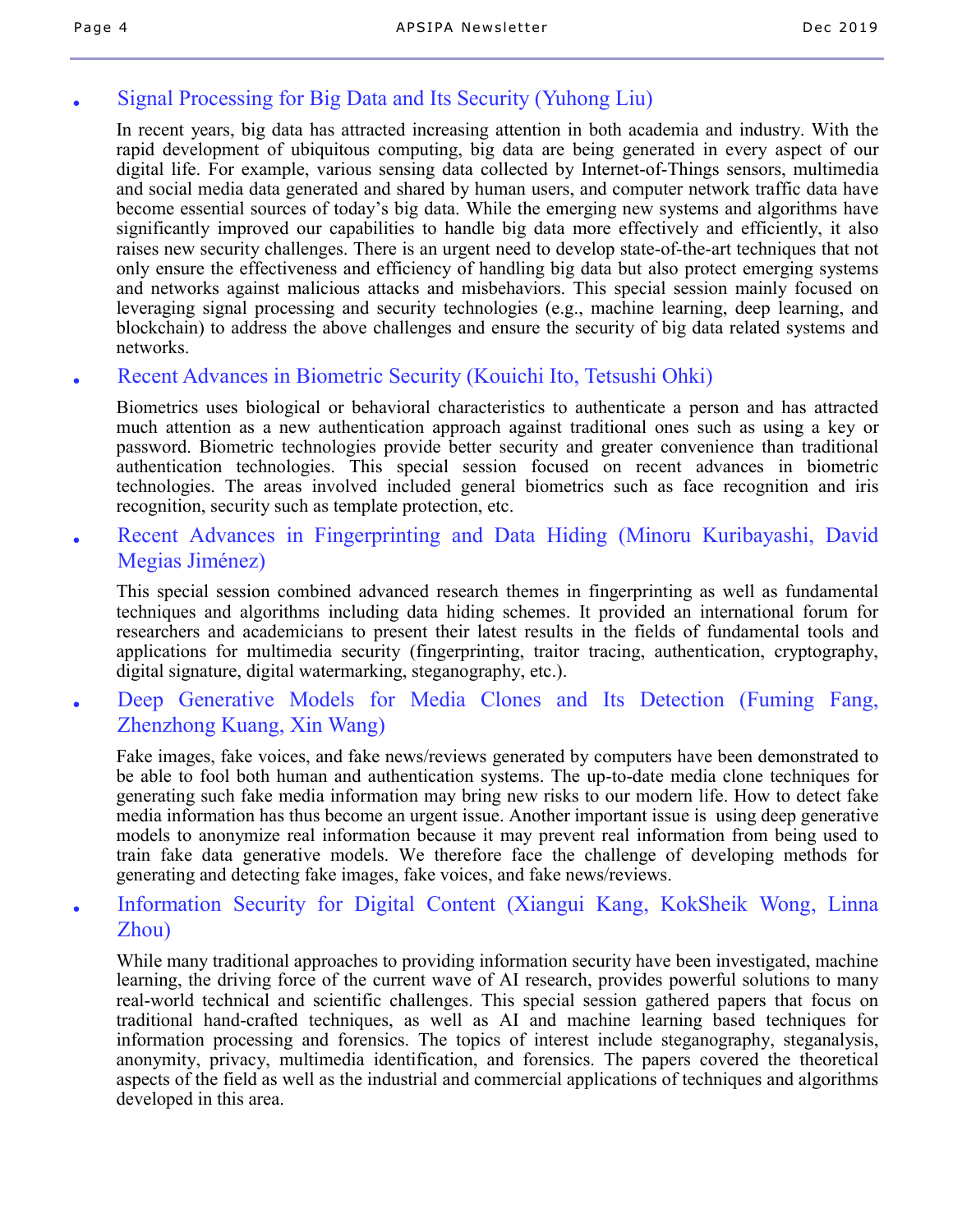# Organizing Special Issue for APSIPA Transactions on Signal and Information Processing

Prof. KokSheik Wong, Prof. Xiangui Kang, Prof. Hitoshi Kiya, and Prof. Jiwu Huang, members of the MSF TC, organized a special issue on "Security and forensics in compression technology" for the APSIPA Transactions on Signal and Information Processing that was published in January 2019. The aim was to provide a global and comprehensive overview of the current state of the art and to present updated results in research frontiers, algorithm development, the application of these algorithms to security, privacy, forensics, multimedia signal processing in the compressed / encrypted / compressed-and-encrypted domains, and a unified framework for compression and security technologies..

# Latest Articles from APSIPA Transactions on Signal and Information Processing (ATSIP)

- A signal adaptive diffusion filter for video coding: improved parameter seelection
	- Jennifer Rasch, Jonathan Pfaff, Michael Schafer, Anastasia Henkel, Heiko Schwarz, Detlev Marpe, Thomas Wiegand
	- DOI: https://doi.org/10.1017/ATSIP.2019.22
	- Published online:  $22$  November 2019, e29
- A comprehensive video codec comparison
	- Thorsten Laude, Yeremia Gunawan Adhisantoso, Jan Voges, Macro Munderloh, Jörn Ostermann
	- DOI: https://doi.org/10.1017/ATSIP.2019.23
	- Published online:  $20$  November 2019, e30
- **Extended multiple feature-based classifications for adaptive loop filtering** 
	- Johannes Erfurt, Wang-Q Lim, Heiko Schwarz, Detlev Marpe, Thomas Wiegand
	- DOI:  $\frac{https://doi.org/10.1017/ATSIP.2019.19}{https://doi.org/10.1017/ATSIP.2019.19}$
	- Published online: 14 November 2019, e28

## A comprehensive study of the rate-distortion performance in MPEG point cloud compression

- Evangelos Alexiou, Irene Viola, Thomas M. Borges, Tiago A. Fonseca, Ricardo L. de Queiroz, Touradj Ebrahimi
- DOI: https://doi.org/10.1017/ATSIP.2019.20
- Published online: 12 November 2019, e27
- Large-scale Landsat image classification based on deep learning methods
	- Xuemei Zhao, Lianru Gao, Zhengchao Chen, Bing Zhang, Wenzhi Liao
	- DOI: https://doi.org/10.1017/ATSIP.2019.18
	- Published online: 6 November 2019, e26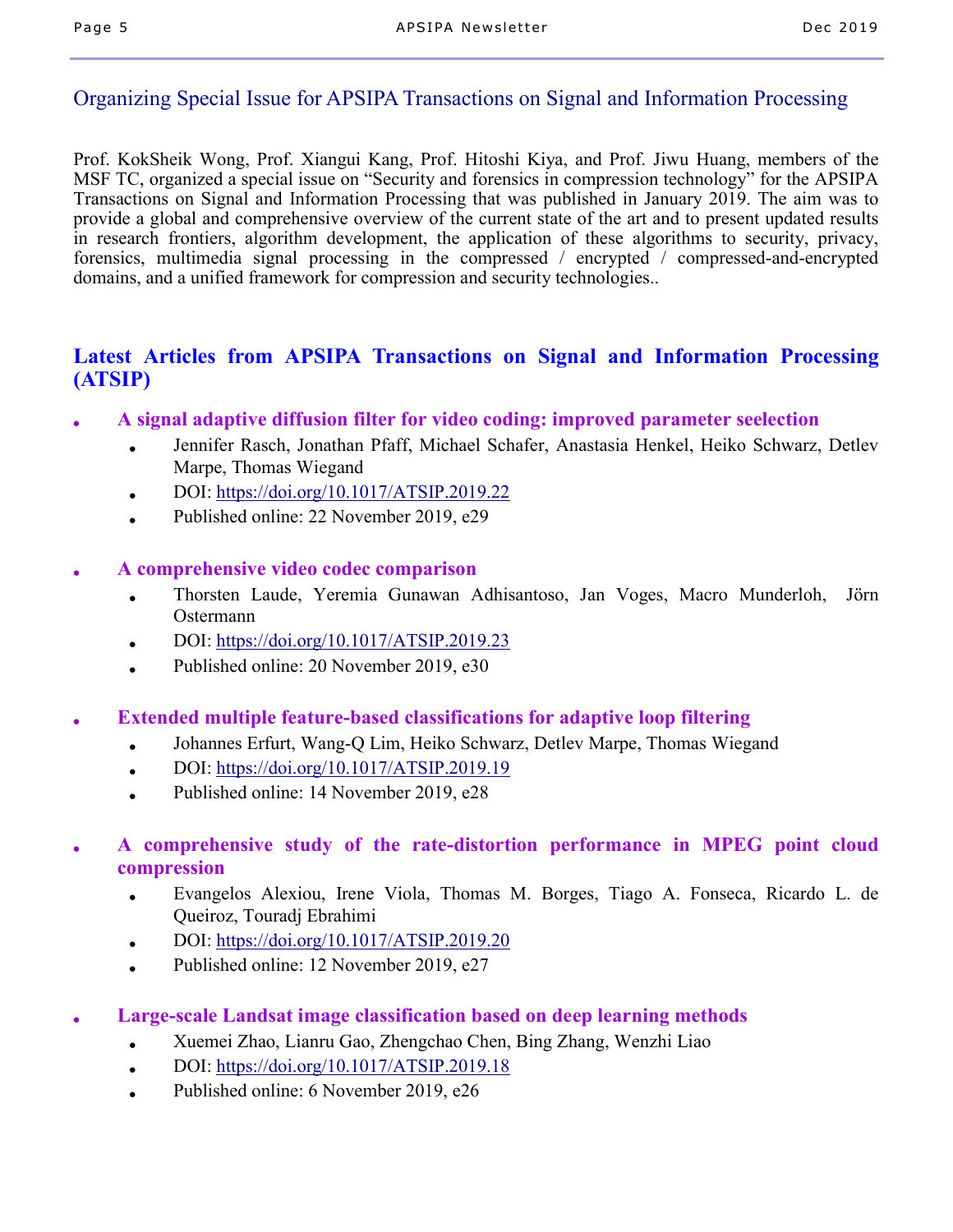# Most Read Articles from ATSIP

*https://www.cambridge.org/core/journals/apsipa-transactions-on-signal-and-information-processing/mostread*

- An overview of channel coding for 5G NR cellular communications
	- Jung Hyun Bae, Ahmed Abotabl, Hsien-Ping Lin, Kee-Bong Song, Jungwon Lee
	- DOI: https://doi.org/10.1017/ATSIP.2019.10
	- Published online: 24 June 2019, e17
- A tutorial survey of architectures, algorithms and applications for deep learning
	- $\bullet$  Li Deng
	- DOI:  $\frac{https://doi.org/10.1017/atsip.2013.9}{https://doi.org/10.1017/atsip.2013.9}$
	- Published online: 22 January 2014, e2
- Use cases and challenges in telecom big data analytics
	- $\bullet$  Chung-Min Chen
	- DOI: https://doi.org/10.1017/atsip.2016.20
	- Published online: 12 December 2016, e19

# Most Cited Articles from ATSIP

*https://www.cambridge.org/core/journals/apsipa-transactions-on-signal-and-information-processing/mostcited*

- A tutorial survey of architectures, algorithms and applications for deep learning
	- $\bullet$  Li Deng
	- DOI: https://doi.org/10.1017/atsip.2013.9
	- Published online:  $22$  January  $2014$ , e2
- An overview on video forensics
	- Simone Milani, Marco Fontani, Paolo Bestagini, Mauro Barni, Alessandro Piva, Marco Tagliasacchi, Stefano Tubaro
	- DOI: https://doi.org/10.1017/ATSIP.2012.2
	- Published online: 28 August 2012, e2
- Recent advances on active noise control: open issues and innovative applications
	- Yoshinobu Kajikawa, Woon-Seng Gan, Sen M. Kuo
	- $\bullet$  DOI: https://doi.org/10.1017/ATSIP.2012.4
	- Published online:  $28$  August  $2012$ , e3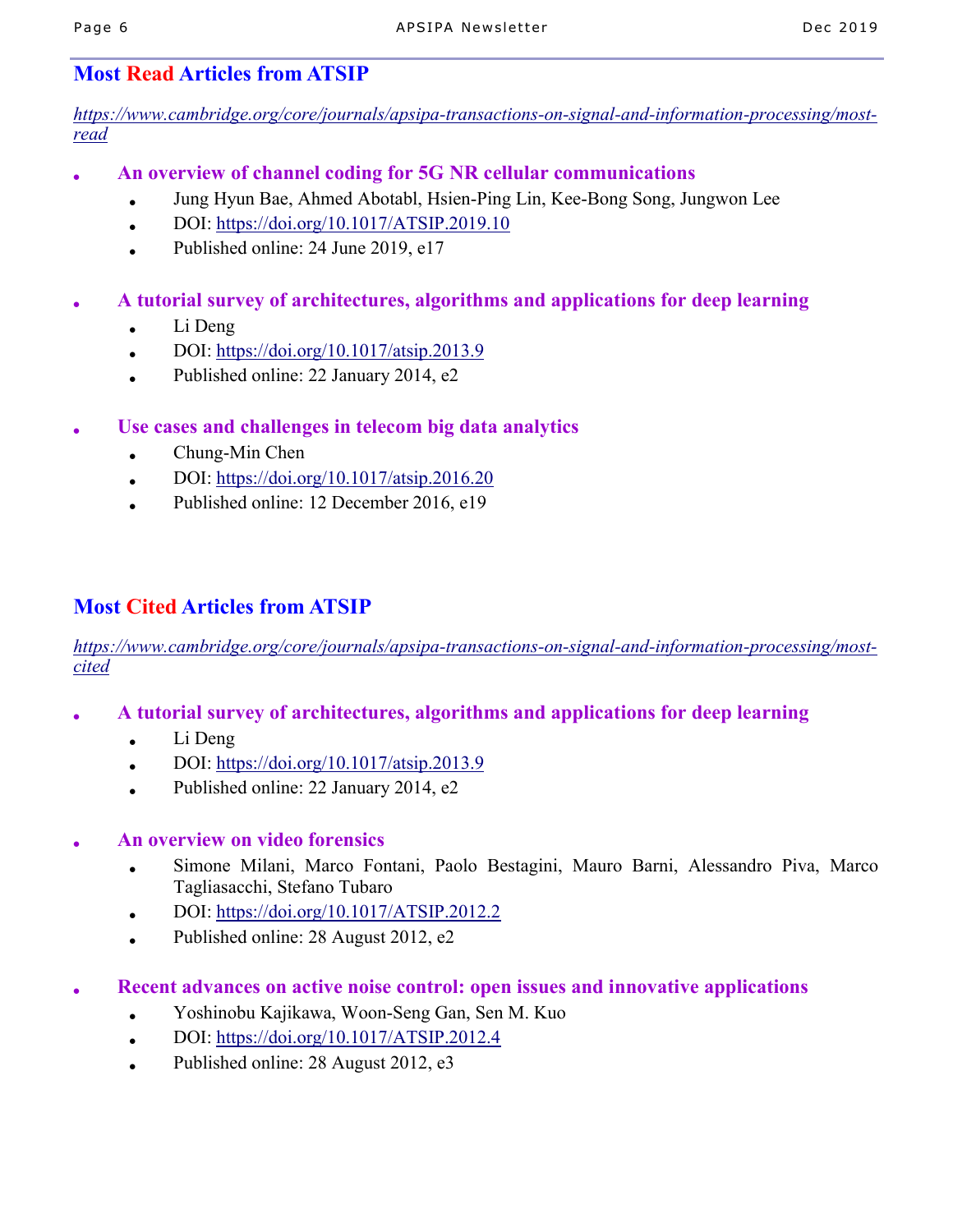# APSIPA Membership

# Membership Benefits:

- Links to highly qualified people within the organization to develop research, technology, teaching, and career
- Discount fee on APSIPA conferences
- Reduced subscription fee for APSIPA journals
- Access to information about the international activities in signal and information processing such as conferences, continuing education, short courses, seminars, distinguished lecture series, student internships, scholarships, job listings, publication venues, and mentorships

You may join as:

- Student Membership: Student members are those who are enrolled full time in universities, institutes, or any accredited degree
- Full Membership: Full members are individuals interested in being part of the APSIPA mission to excel signal and information processing field. They are eligible to vote, hold positions in APSIPA association, and contribute to serve as editorial board and program committee members in APSIPA journals and conferences
- Life Membership: Full members may choose to subscribe as life members pending on paying the discount fee of life membership. Early-bird registration fee is available for life members at all times when registering for APSIPA ASC

| Type of membership | Fees in US\$        | Fees in HK\$         |
|--------------------|---------------------|----------------------|
| Student Membership | 10 (per annual)     | 78 (per annual)      |
| Full Membership    | 30 (per annual)     | 234 (per annual)     |
| Life Membership    | 300 (a one-off fee) | 2340 (a one-off fee) |

# Act Today! Join us at: http://www.apsipa.org/reg.asp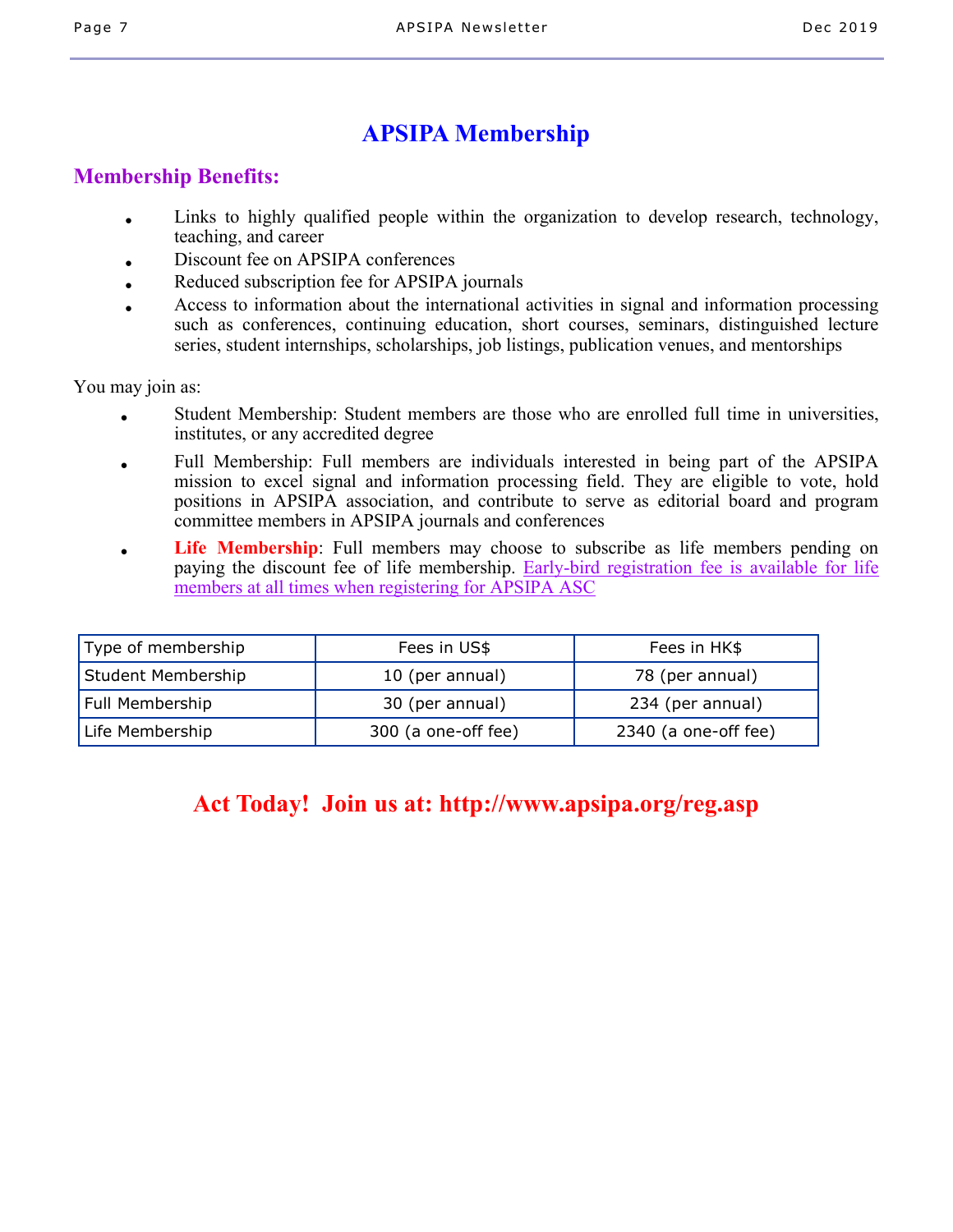# 12<sup>th</sup> Asia Pacific Signal and Information **Processing Association Annual Summit** and Conference (APSIPA ASC)

DECEMBER 7-10, 2020, AUCKLAND, NEW ZEALAND WWW.APSIPA2020.ORG



#### **Empowering societies with new generation AI & deep** machine Learning

APSIPA ASC 2020 (www.apsipa2020.org) is the 12<sup>th</sup> annual conference organised by Asia-Pacific Signal and Information Processing Association (APSIPA), which will be held on December 7 - 10, 2020, Auckland, New Zealand. Founded in 2009, APSIPA organisation (www.apsipa. org) aims to promote research and education in signal processing, information technology, and communications. The annual conferences have been held previously in Lanzhou, China (2019), Hawaii, USA (2018), Kuala Lumpur, Malaysia (2017), Jeju, Korea (2016), Hong Kong, China(2015), Siem Reap, Cambodia (2014), Kaohsiung, China (2013), Los Angeles, USA (2012), Xi'an, China (2011), Singapore (2010), and Sapporo, Japan (2009). APSIPA is interested in all aspects of signal and information processing theories, algorithms, securities, implementations, and applications. Call for Special Sessions - APSIPA ASC 2020 program augments the main program with selected special sessions. Please refer to the conference web page for information about the proposals and submissions of the special sessions. Call for Tutorials - Organising tutorials at APSIPA ASC 2020 is one of APSIPA organisation strategies to proliferate and ease learning in core subjects and new topics in evolving research branches. Therefore, the tutorials should be addressed to attract a wide audience. Applicants interested in presenting tutorials may discuss their proposals with one of the tutorial chairs for more information. Call for Exhibitors and Sponsors - APSIPA ASC 2020 organisers encourage exhibitors, publishers, and companies to showcase their products during the conference period. Please refer to the conference web page for full information. All accepted papers are expected to be included in IEEE Xplore and indexed by EI, like all previous years.

#### The technical program includes, but not limited to, the following areas

- Signal Processing Systems: Design and Implementation
- Signal and Information Processing Theory and Methods
- Speech, Language, and Audio
- Biomedical Signal Processing and Systems
- Image, Video, and Multimedia
- Multimedia Security and Forensics
- Wireless Communications and Networking
- Signal and Information Processing in Education
- Medical Signal Acquisition, Analysis and Processing
- Internet of Things Technology
- · Data Analytics and Machine Learning
- Deep Learning: Algorithms, Implementations, and applications
	- Human Biometrics and Security Systems
	- Renewable Energy, Sustainability and the Environment
- Al and Smart Grids
- Al and Power Systems
- Wireless Power Transfer
- Autonomous Intelligent Self-Driving Cars
- · Smart Materials and Sensors
- Signals and Control Systems
	-

#### **Organising Committee**

Honorary Chairs: Sadaoki Furui, K.J. Ray Liu, Haizhou Li, Wan-Chi Siu, Hitoshi Kiya, Antony Kuh General Chairs: Waleed Abdulla, C.-C. Jay Kuo, Tatsuya Kawahara, Sing Kiong Nguang TPC Chairs: Nam Ik Cho, Jiwu Huang, Koichi Shinoda, Yoshinobu Kajikawa TPC Co-Chairs: Mingyi He, Dong Wang, Supavadee Aramvith, Isao Echizen, Shinsuke Ibi, Zhivi Yu, Kazushi Ikeda Plenary Chairs: Min Wu, Woon Seng Gan, Antonio Ortega Tutorial Chair: Eliathamby Ambikairajah Tutorial Co-Chair: Vidhyasaharan Sethu Overview Session Chairs: Chung-Hsien Wu, Kai-Kuang Ma Industrial Forum Chair: Xun Xu Special Sessions Chairs: Wen-Huang Cheng, Jiaying Liu, Chang-Su Kim Sponsor Chairs: Thomas Fang Zheng, Yun Sing Koh, Lei Xie, Nitish Patel Finance Chairs: Nirmal Nair, Kenneth Lam Registration Chairs: Bonnie N.F. Law, Iman T. Ardekani Publication Chair: Sanghoon Lee Web Chair Je-Won Kang Publicity Co-Chairs: Yo-Sung Ho, Hiroshi Saruwatari, Ming-Ting Sun, Roberto Togneri, Changchun Bao, Martin Drahanský Local Management Committee: Akshya Swain (Chair), William Lee, Yuqian Lu, Ho Seok AHN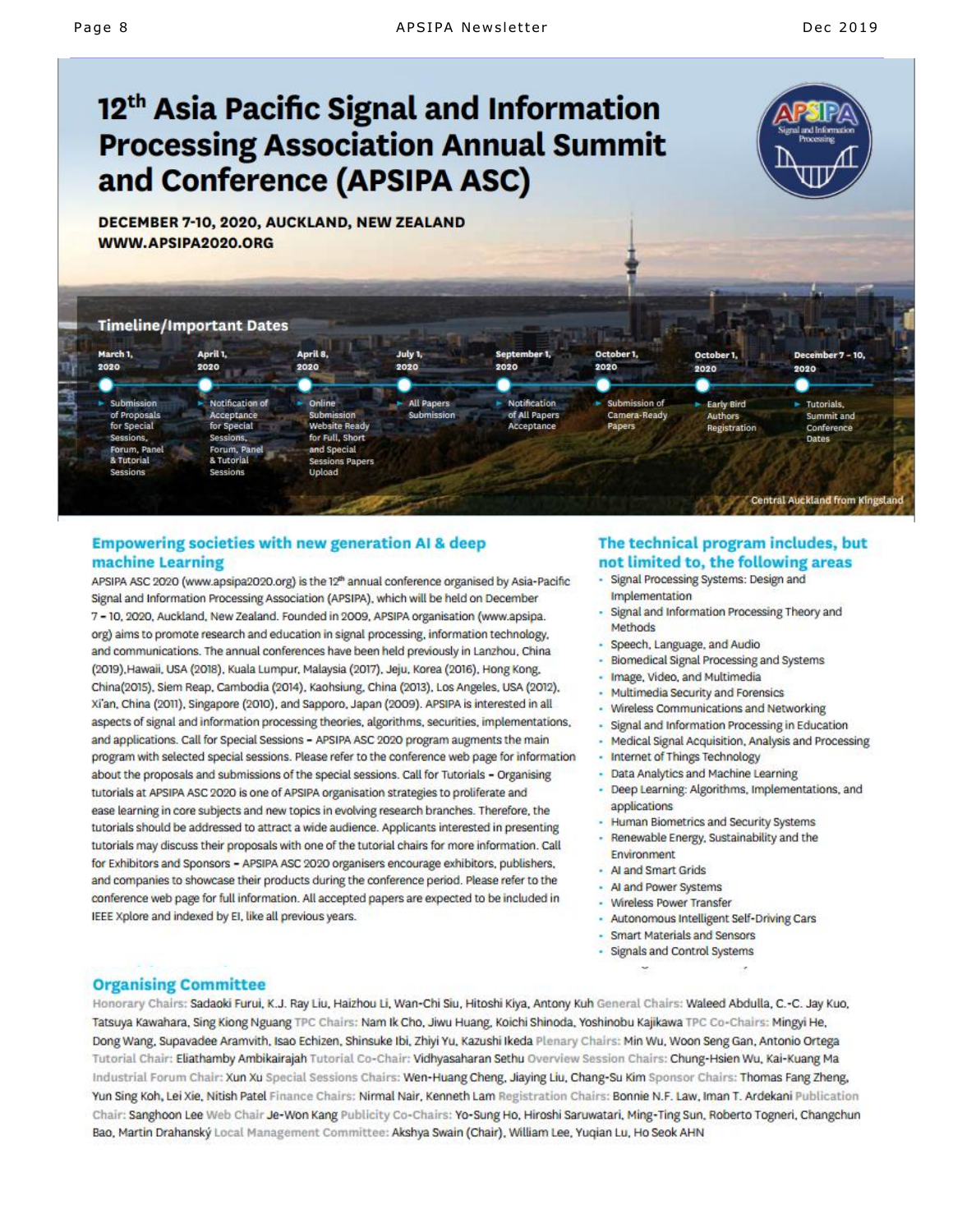# Summary of Links

- APSIPA ASC 2020: http://www.apsipa2020.org
- APSIPA Transaction on Signal and Information Processing: http://journals.cambridge.org/sip
- Paper Submission to APSIPA Transaction on Signal and Information Processing: http://mc.manuscriptcentral.com/apsipa
- APSIPA Industrial Activities: http://www.apsipa.org/industrial.htm
- APSIPA Friend's Lab: http://www.apsipa.org/friendlab/FriendLabs.htm.
- APSIPA Membership Registration/Renewal: http://www.apsipa.org/reg.asp
- APSIPA Magazine: http://www.apsipa.org/doc/magazine/apsipa\_magazine2018.pdf
- APSIPA Photo Gallery: http://www.apsipa.org/photo/photo.htm